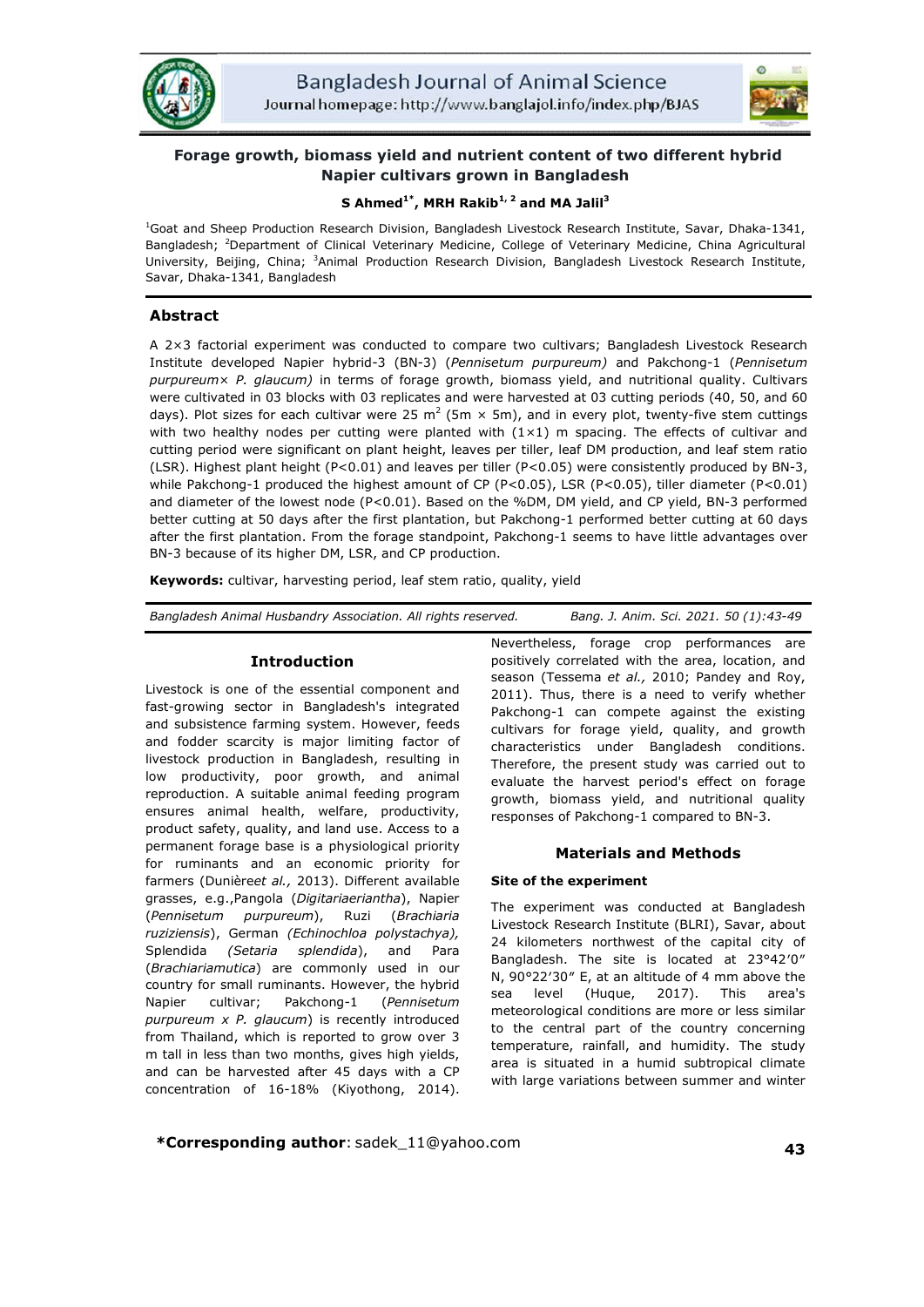temperatures and significantly influenced by monsoons from May to September. The mean relative humidity ranged from 54% to 83%. The annual average maximum temperature is about 36°C, and the minimum temperature is about 12.7°C, and the average annual rainfall is about 1,329 mm (LGED, 2014).

#### **Soil conditions**

The condition of the soil of the experimental site is clayed textured, which is strongly acidic (pH 4.5-5.7) containing a very little (<1.5%) organic matter, and it belongs to the Madhupur Terrace Agro-ecological Zone of Bangladesh (Hasan *et al.,*  2019; Huque, 2017).

#### **Description of cultivars**

BN-3 and Pakchong-1 grass were used in this study, where BLRI developed BN-3 grass through Napier hybrid accession selection. It is characterized by moderate height with profuse tillering. It has very few barbs in leaves and stems with better LSR. Although the flowering stage of this grass comes into a delay but can be first harvested 50-60 days after plantation with 40-45 days subsequent harvests (Sarker *et al.,* 2019).On the other hand, Pakchong-1 was developed by the Department of Livestock Development, Thailand, which is reported to grow over 3 m tall in less than two months, gives high yields, and can be harvested after 45 days with a CP concentration of 16−18% (Kiyothong, 2014).

#### **Land preparation and management**

The plot size for each cultivar was 25 m<sup>2</sup> (5m  $\times$ 5m). Twenty-five stem cuttings with two healthy nodes per cutting were planted in every plot on 28 July 2016 with  $(1 \times 1)$  m spacing. Before that, the land was prepared by proper ploughing and disc harrowing. Plants along the borders of each plot were excluded from the measurements. At each harvest period, only 05 plants per plot were sampled for studying plant morphology. After each cut, urea fertilizer was applied uniformly at the rate of 50 kg/hector. Weeds were slashed regularly at the time of cutting.

#### **Harvesting procedure and sample collection**

Both cultivars were harvested by cutting the stubble 05 cm above the ground level using hand sickles, and fresh stems and leaves of each of the 05 harvested plants were separated and weighed. At harvesting time, each plant constituted a bunch of tillers. Plant height, plant weight, basal circumference at 10 cm above ground level, number of tillers per plant, tiller diameter, leaves per tiller, leaves per plant, and the lowest node diameter were recorded. The plant height was measured from the base of the tiller to the topmost ligule. The diameter of the lowest node was measured with digital Vernier calipers. The total number of leaves was estimated from the tiller number per plant and leaf number per tiller.

For DM analysis, about 300 g of stems and leaves sub-samples were bulked separately. The subsamples' dry matter content was determined in an oven at 70°C, for 48 h. The dried samples were ground through a 1.0 mm screen for the determination of crude protein (Kjeldahl-N×6.25), acid detergent fibre (ADF), and neutral detergent fibre (NDF) contents (Van Soest *et al.*, 1991).Based on DM % and fresh stem and leaf yields. We estimated each plant's stem and leaf DM yield. Dry leaf weight was divided by dry stem weight to estimate the LSR.

#### **Experimental design and Data analysis**

A 2×3 factorial experiment (2 cultivars- BN-3 and Pakchong-1 grass  $\times$  3 cutting period at 40, 50, and 60 days) in a randomized block design was laid out in 3 blocks (3 replications). Considering the three cutting periods as treatment, their responses to cultivars biomass production performances and nutrient yield and contents (DM, CP, ADF, and NDF) were analysed in an ANOVA of a Randomized Block Design (RBD) using a general linear model of SPSS-20.0 statistical software program. Duncan's Multiple Range Test (DMRT) test was used to test the differences between means. Differences between means were considered significant if P values were less than 0.05.

## **Results**

#### **Growth characteristics**

The effects of cultivar and cutting period on plant height, basal circumference, tiller number and diameter, leaves per tiller, and diameter of the lowest node are presented in Table 1. For cultivars, plant height followed the order BLRI Napier hybrid-3>Pakchong-1, (P < 0.01). In contrast, basal circumference and number of tillers for both cultivars were similar, but tiller diameter and diameter of the lowest node were significantly (P<0.01) higher in Pakchong-1 than BLRI Napier hybrid-3. Cultivar also significantly affected the number of leaves per tiller (BLRI Napier hybrid-3>Pakchong-1, P<0.05). Similarly, the cutting period had significant effects on plant height and leaves per tiller, with height increased progressively as the cutting period increased (P<0.01), while basal circumference, number of tiller, tiller diameter, and diameter of lowest node had no significant effect.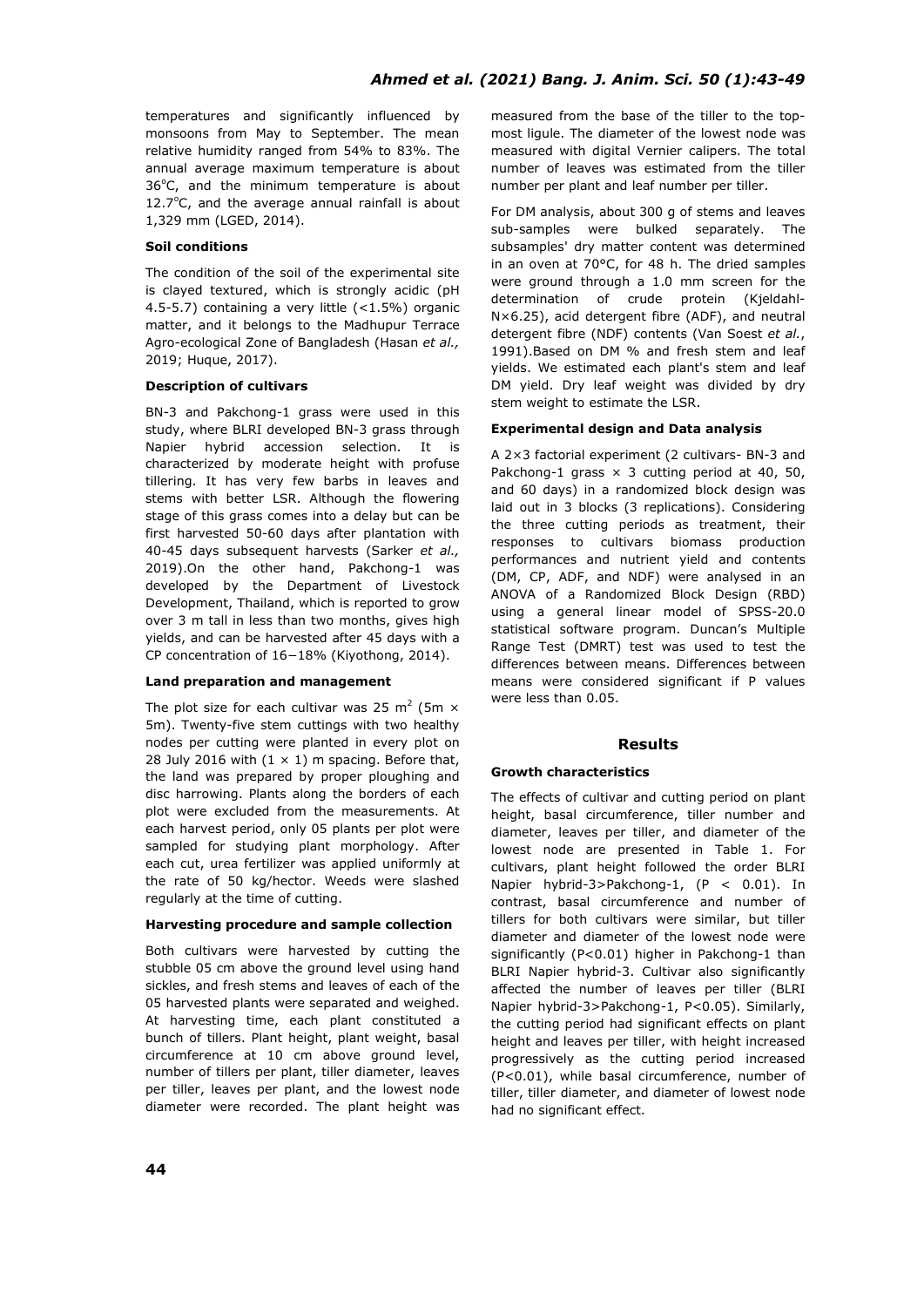| <b>Treatments</b> |                  |            | <b>Parameters</b>         |                                        |                            |                                   |                            |                                                  |  |  |
|-------------------|------------------|------------|---------------------------|----------------------------------------|----------------------------|-----------------------------------|----------------------------|--------------------------------------------------|--|--|
|                   |                  |            | Plant<br>height<br>(cm)   | <b>Basal</b><br>circumfere<br>nce (cm) | No. of<br>tillers<br>(no.) | <b>Tiller</b><br>diameter<br>(mm) | Leaves per<br>tiller (no.) | <b>Diamete</b><br>r of<br>lowest<br>node<br>(mm) |  |  |
| $BN-3$            |                  | 40<br>days | 182.06±<br>10.05          | $81.4 \pm 8.72$                        | $20.6 \pm 2.75$            | 12.92±0.72                        | $9.94 \pm 0.25$            | 17.83±<br>1.15                                   |  |  |
|                   | J                | 50<br>days | $221.8+$<br>7.9           | $74.2 \pm 3.22$                        | $22.4 \pm 2.42$            | 12.48±0.16                        | 11.79±0.27                 | $17.83+$<br>1.15                                 |  |  |
|                   |                  | 60<br>days | 308.4±<br>6.33            | $74.2 \pm 5.8$                         | $14.2 \pm 1.77$            | $13.62 \pm 0.75$                  | 16.94±0.76                 | 17.83±<br>1.15                                   |  |  |
| Pakchong<br>$-1$  | J                | 40<br>days | $167.8+$<br>1.56          | $66.8 \pm 2.97$                        | $24.6 \pm 4.48$            | 17.78±0.70                        | $10.67 \pm 0.19$           | 17.83±<br>1.15                                   |  |  |
|                   |                  | 50<br>days | $204.2 \pm$<br>3.54       | $81.2 \pm 4.31$                        | $17.6 \pm 1.63$            | $15.61 \pm 0.37$                  | 11.58±0.31                 | $17.83+$<br>1.15                                 |  |  |
|                   |                  | 60<br>days | $263.0+$<br>8.23          | $80.4 \pm 6.91$                        | $22.6 \pm 2.84$            | $15.15 \pm 0.55$                  | 13.63±0.71                 | 17.83±<br>1.15                                   |  |  |
| Cultivar          | $BN-3$           |            | $237.6 \pm$<br>3.98       | $76.6 \pm 3.29$                        | $19.07 \pm 1.6$            | $13.01 \pm 0.34$                  | 12.89±0.27                 | $17.34 \pm$<br>0.42                              |  |  |
|                   | Pakchong-1       |            | $211.67 \pm$<br>3.98      | 76.13±3.29                             | $21.6 \pm 1.6$             | 16.18±0.34                        | 11.96±0.27                 | $20.43+$<br>0.42                                 |  |  |
|                   | 40 days          |            | $175.2^a \pm$<br>4.88     | 74.1±4.03                              | $22.6 \pm 1.99$            | 15.35±0.41                        | $10.31^{\circ} \pm 0.34$   | 19.37±<br>0.52                                   |  |  |
| <b>CI</b>         | 50 days          |            | $213.0^{\circ}$ ±<br>4.88 | 77.7±4.03                              | $20.0 \pm 1.99$            | 14.05±0.41                        | $11.69^{\circ} \pm 0.34$   | $18.46 \pm$<br>0.52                              |  |  |
|                   | 60 days          |            | $285.7^{\circ}$ ±<br>4.88 | $77.3 \pm 4.03$                        | $18.4 \pm 1.99$            | 14.38±0.41                        | $15.29^{\circ} \pm 0.34$   | 18.83±<br>0.52                                   |  |  |
|                   |                  | Cultivar   | $***$                     | <b>NS</b>                              | <b>NS</b>                  | $***$                             | $\ast$                     | $***$                                            |  |  |
| Significan        |                  | CI         | $***$                     | <b>NS</b>                              | <b>NS</b>                  | <b>NS</b>                         | $***$                      | NS                                               |  |  |
| ce level          | Cultivar x<br>CI |            | $\ast$                    | <b>NS</b>                              | <b>NS</b>                  | $\ast$                            | $***$                      | NS                                               |  |  |

**Table 1:** Effects of cultivar and cutting period on growth parameters of BLRI Napier hybrid-3 and Pakchong-1 cultivars (mean±SE)

*\*\* (p<0.01); \*(p<0.05); NS, Non Significant; BN-3, Bangladesh Livestock Research Institute developed Napier hybrid-3; CI, Cutting interval. a, b and c values within the same column with different superscripts differs significantly.*

Besides, the number of tillers declined (P>0.05) with the increasing cutting period. There was also a significant effect of cutting interval on the number of leaves per tiller (P<0.01), with leaves increased progressively as the cutting period increased.

#### **DM production and LSR**

Cultivar had a significant effect on leaf DM production (P<0.05); higher leaf DM was produced from Pakchong-1, but no effect on stem DM yield, whereas the cutting period had a significant (P<0.05) effect on leaf and stem DM yield (Table 2). Leaf and stem DM yield was increasing with the increasing harvest period. Although higher leaf DM was produced from Pakchong-1, total DM did not differ significantly between cultivars. DM percentage of BN-3 and Pakchong-1 at 40, 50, and 60 days were 13.73, 15.91, 24.60 and 11.90, 14.68 and 15.05, respectively (data not shown in the table). This data suggest that at 60 days harvest period, Napier was harder than Pakchong-1. Pakchong-1 produced significantly higher LSR (P<0.05) as compared to BN-3, and with the increasing cutting period, LSR decreased significantly (P< 0.05).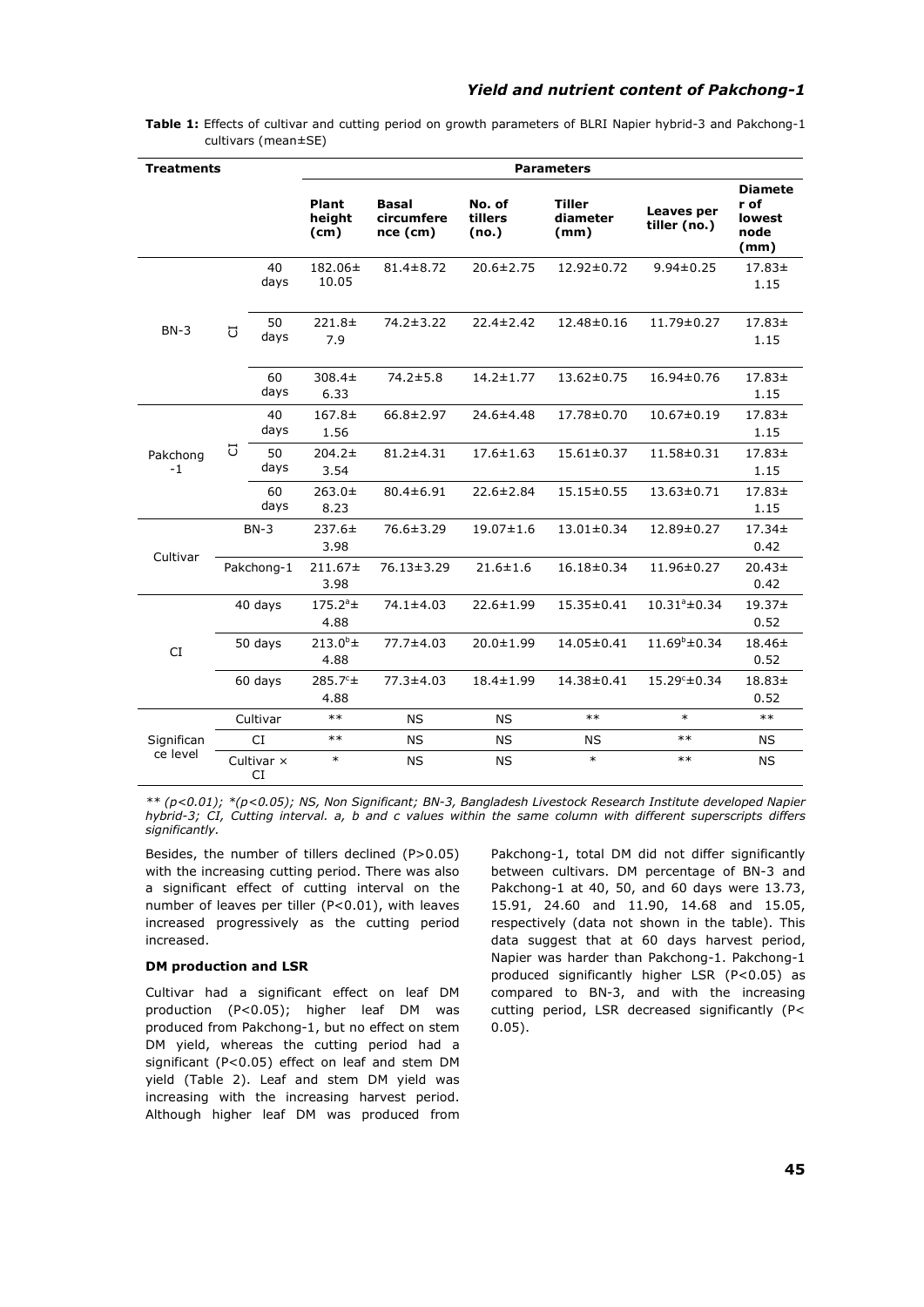| <b>Treatments</b>     |                      |            | <b>Parameters</b>             |                               |                         |                         |  |  |
|-----------------------|----------------------|------------|-------------------------------|-------------------------------|-------------------------|-------------------------|--|--|
|                       |                      |            | <b>Leaf DMY</b><br>(kg/plant) | <b>Stem DMY</b><br>(kg/plant) | DM yield<br>(kg/plant)  | <b>LSR</b>              |  |  |
| $BN-3$                |                      | 40 days    | $0.15 \pm 0.03$               | $0.11 \pm 0.03$               | $0.26 \pm 0.06$         | $0.62 \pm 0.03$         |  |  |
|                       | J                    | 50 days    | $0.18 \pm 0.02$               | $0.21 \pm 0.03$               | $0.40 \pm 0.04$         | $0.53 \pm 0.03$         |  |  |
|                       |                      | 60 days    | $0.18 \pm 0.02$               | $0.34 \pm 0.03$               | $0.52 \pm 0.04$         | $0.46 \pm 0.02$         |  |  |
| Pakchong-1            |                      | 40 days    | $0.15 \pm 0.01$               | $0.09 + 0.00$                 | $0.24 \pm 0.01$         | $0.75 \pm 0.03$         |  |  |
|                       | IJ                   | 50 days    | $0.18 \pm 0.01$               | $0.16 \pm 0.01$               | $0.34 \pm 0.02$         | $0.57 \pm 0.02$         |  |  |
|                       |                      | 60 days    | $0.36 \pm 0.05$               | $0.32 \pm 0.05$               | $0.68 \pm 0.10$         | $0.51 \pm 0.02$         |  |  |
|                       |                      | $BN-3$     | $0.17 \pm 0.02$               | $0.22 \pm 0.02$               | $0.39 \pm 0.03$         | $0.54 \pm 0.02$         |  |  |
| Cultivar              |                      | Pakchong-1 | $0.23 \pm 0.02$               | $0.19 \pm 0.02$               | $0.42 \pm 0.03$         | $0.61 \pm 0.02$         |  |  |
|                       | 40 days              |            | $0.15^{\circ} \pm 0.02$       | $0.10^a \pm 0.02$             | $0.25^{\circ} \pm 0.04$ | $0.69c \pm 0.02$        |  |  |
| <b>CI</b>             |                      | 50 days    | $0.18^a \pm 0.02$             | $0.19^{b} \pm 0.02$           | $0.37^{\circ}$ ± 0.04   | $0.55^{\circ}$ ± 0.02   |  |  |
|                       |                      | 60 days    | $0.27^{\circ}$ ± 0.02         | $0.33^{\circ} \pm 0.02$       | $0.60^{\circ} \pm 0.04$ | $0.49^{\circ} \pm 0.02$ |  |  |
|                       | Cultivar             |            | $\ast$                        | <b>NS</b>                     | NS                      | $\ast$                  |  |  |
| Significance<br>level |                      | CI         | $***$                         | $**$                          | $***$                   | $***$                   |  |  |
|                       | Cultivar $\times$ CI |            | $\ast$                        | <b>NS</b>                     | ΝS                      | ΝS                      |  |  |

**Table 2:** Effects of cultivar and cutting period on leaf and stem DM and CP production and LSR of BN-3 and Pakchong-1 cultivars (mean±SE)

*\*\* (p<0.01); \*(p<0.05); NS, Non Significant; BN-3, Bangladesh Livestock Research Institute developed Napier hybrid-3; CI, Cutting interval; DM, dry matter; DMY, dry matter yield. a, b and c values within the same column with different superscripts differs significantly.*

**Table 3:** Effect of cultivar and cutting period on CP content in leaf and stem for BN-3 and Pakchong-1

|                   |                      |            | <b>Parameters</b>            |                                                               |                 |                          |  |  |  |
|-------------------|----------------------|------------|------------------------------|---------------------------------------------------------------|-----------------|--------------------------|--|--|--|
| <b>Treatments</b> |                      |            | <b>Leaf CP</b><br>(kg/plant) | <b>Total CP</b><br><b>Stem CP</b><br>(kg/plant)<br>(kg/plant) |                 | <b>Total CP%</b>         |  |  |  |
| $BN-3$            |                      | 40 days    | $0.12 \pm 0.02$              | $0.10 \pm 0.02$                                               | $0.22 \pm 0.05$ | $11.72 \pm 0.10$         |  |  |  |
|                   | đ                    | 50 days    | $0.12 \pm 0.01$              | $0.12 \pm 0.01$<br>$0.24 \pm 0.03$                            |                 | $9.72 \pm 0.08$          |  |  |  |
|                   |                      | 60 days    | $0.09 \pm 0.01$              | $0.07 \pm 0.01$                                               | $0.16 \pm 0.01$ | $7.63 \pm 0.07$          |  |  |  |
| Pakchong-1        |                      | 40 days    | $0.13 \pm 0.01$              | $0.09 \pm 0.00$                                               | $0.22 \pm 0.01$ | $11.23 \pm 0.06$         |  |  |  |
|                   | J                    | 50 days    | $0.11 \pm 0.01$              | $0.11 \pm 0.01$                                               | $0.22 \pm 0.02$ | $9.49 \pm 0.06$          |  |  |  |
|                   |                      | 60 days    | $0.19 \pm 0.03$              | $0.18 + 0.03$                                                 | $0.36 \pm 0.05$ | $8.01 \pm 0.06$          |  |  |  |
| Cultivar          | BLRI Napier hybrid-3 |            | $0.11 \pm 0.01$              | $0.10 + 0.01$                                                 | $0.21 \pm 0.01$ | $9.69 \pm 0.04$          |  |  |  |
|                   |                      | Pakchong-1 | $0.14 \pm 0.01$              | $0.13 \pm 0.01$                                               | $0.27 \pm 0.01$ | $9.58 \pm 0.04$          |  |  |  |
|                   | 40 days              |            | $0.13 \pm 0.01$              | $0.10 + 0.01$                                                 | $0.22 \pm 0.02$ | $11.48^{\circ} \pm 0.05$ |  |  |  |
| CI                | 50 days              |            | $0.12 \pm 0.01$              | $0.11 \pm 0.01$                                               | $0.23 \pm 0.02$ | $9.61^b \pm 0.05$        |  |  |  |
|                   | 60 days              |            | $0.14 \pm 0.01$              | $0.12 \pm 0.01$                                               | $0.26 \pm 0.02$ | $7.82^{\circ} \pm 0.05$  |  |  |  |
| Sig.lev.          | Cultivar             |            | $\ast$                       | $\ast$<br><b>NS</b>                                           |                 | <b>NS</b>                |  |  |  |
|                   | CI                   |            | NS.                          | NS.                                                           | <b>NS</b>       | $***$                    |  |  |  |
|                   | Cultivar $\times$ CI |            | $***$                        | $**$                                                          | $***$           | $**$                     |  |  |  |

*\*\* (p<0.01); \*(p<0.05); NS, Non Significant; BN-3, Bangladesh Livestock Research Institute developed Napier hybrid-3; CP, crude protein; CI, Cutting interval. a, b and c values within the same column with different superscripts differs significantly*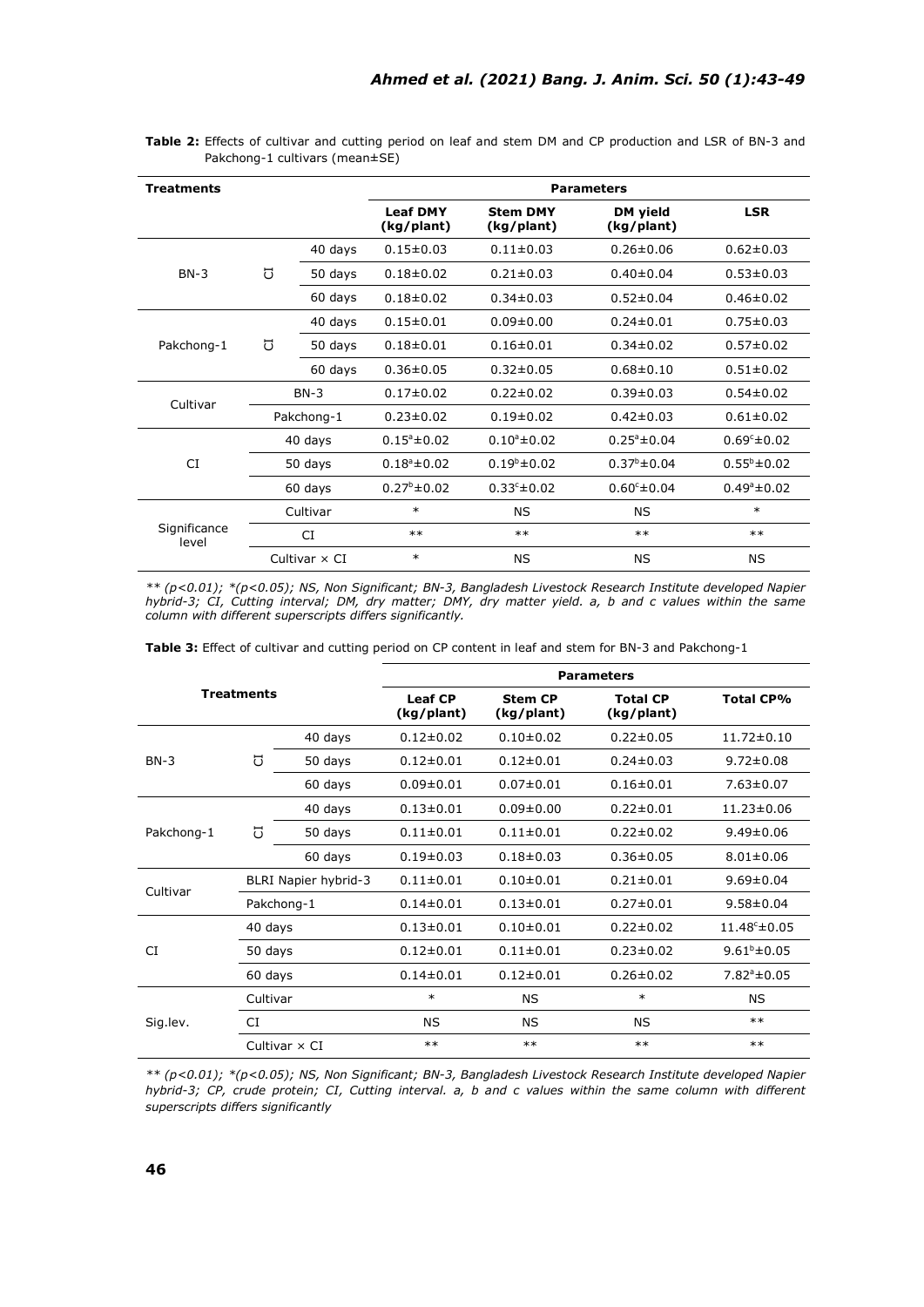#### **CP content in different botanical fraction of plant**

The cultivar had a significant effect on leaf CP content, and Pakchong-1 produced higher leaf CP thanBN-3(Table 3). Leaf CP content of Napier and Pakchong-1 at 40, 50, 60 days cutting interval were 0.12, 0.12, 0.09 and 0.13, 0.11, 0.19 kg per plant, respectively. Interaction between cultivar and cutting period also differ significantly (P<0.01). Data reveals that with increasing cutting period, the leaf CP concentration of BN-3 decreasing but higher leaf CP concentration of Pakchong-1 observed at 60 days cutting interval. Similarly, stem CP concentration also decreases with the increasing cutting interval for Napier, but Pakchong-1 higher stem CP concentration is observed at 60 days cutting interval. Pakchong-1 produced a significantly (P < 0.05) higher amount of CP than that produced from BN-3, although the cutting period had no significant effect on total CP yield irrespective of the cultivar. Though % CP in the whole plant did not differ between cultivars, % CP significantly (P  $<$ 0.05) decreased with the increasing cutting period.

#### **Correlations among growth parameters**

Correlations among different growth parameters are presented in Table 4. While plant height, leaf and stem DM, and leaves per plant positively and strongly correlated (P<0.01) with each other. On the other hand, LSR was negatively and strongly correlated with plant height (P<0.01), leaves per plant (P<0.05), leaf DM (P<0.05), and stem DM (P<0.01), but had a positive correlation (P<0.05)

### *Yield and nutrient content of Pakchong-1*

with no. of tiller and tiller diameter. This complementary information supports our above findings.

#### **Discussion**

This study has provided useful information on the possible yields, growth, and nutritional quality of Napier hybrid developed by Bangladesh Livestock Research Institute and Pakchong-1, imported from Thailand at different cutting periods in Bangladesh's flatlands. The variation in different parameters among these two varieties suggests room for selection if the aim is to establish breeding programs to improve yields in Bangladesh's environmental condition.

The significantly bigger tillers and numbers, higher leafiness, and overall CP production in Pakchong-1 highlight this cultivar's vigorous growth and yield and its adaptation to the wet subtropical conditions in Bangladesh's flatlands. Pakchong-1 was also little beneficial than BN-3 regarding LSR and its biomass yield at about 60 days cutting period. Variable characteristics of stem and leaves of the cultivars create significant variation (p<0.05) of LSR between them. Better LSR as obtained from Pakchong-1 was due to higher leaf and leaf dry matter yield of Pakchong-1 than BN-3. However, the LSR dropped abruptly according to the rise of the harvest period. Reduction in LSR with extended cutting intervals is a function of the longer periods of physical development with declined defoliation frequency stimulating stem growth at leaf production expense (Butt *et al.,* 1993; Wangchuk *et al.,* 2015).

**Table 4: Correlations between growth and production parameters** 

| <b>Parameters</b>    | Basal<br>circumf<br>erence | <b>Plant</b><br>height | No. of<br>tillers | Tiller<br>diameter | Leaves<br>/plant | Leaf<br>dry<br>matter | Stem<br>dry<br>matter | <b>LSR</b> |
|----------------------|----------------------------|------------------------|-------------------|--------------------|------------------|-----------------------|-----------------------|------------|
| Plant height (cm)    | 0.11                       |                        |                   |                    |                  |                       |                       |            |
| No. of tillers (no.) | $-0.14$                    | $-0.25$                |                   |                    |                  |                       |                       |            |
| Tiller diameter (mm) | $-0.04$                    | $-0.28$                | 0.02              |                    |                  |                       |                       |            |
| Leaves/plant (no.)   | $-0.04$                    | $0.46**$               | $0.50**$          | $-0.26$            |                  |                       |                       |            |
| Leaf DM (kg/plant)   | 0.25                       | $0.45**$               | $0.38*$           | 0.11               | 0.69             |                       |                       |            |
| Stem DM (kg/plant)   | 0.14                       | $0.88**$               | 0.03              | $-0.19$            | $0.68**$         | $0.72**$              |                       |            |
| <b>LSR</b>           | $-0.23$                    | $-0.78**$              | $0.33*$           | $0.34*$            | $-0.36*$         | $-0.36*$              | $-0.75**$             |            |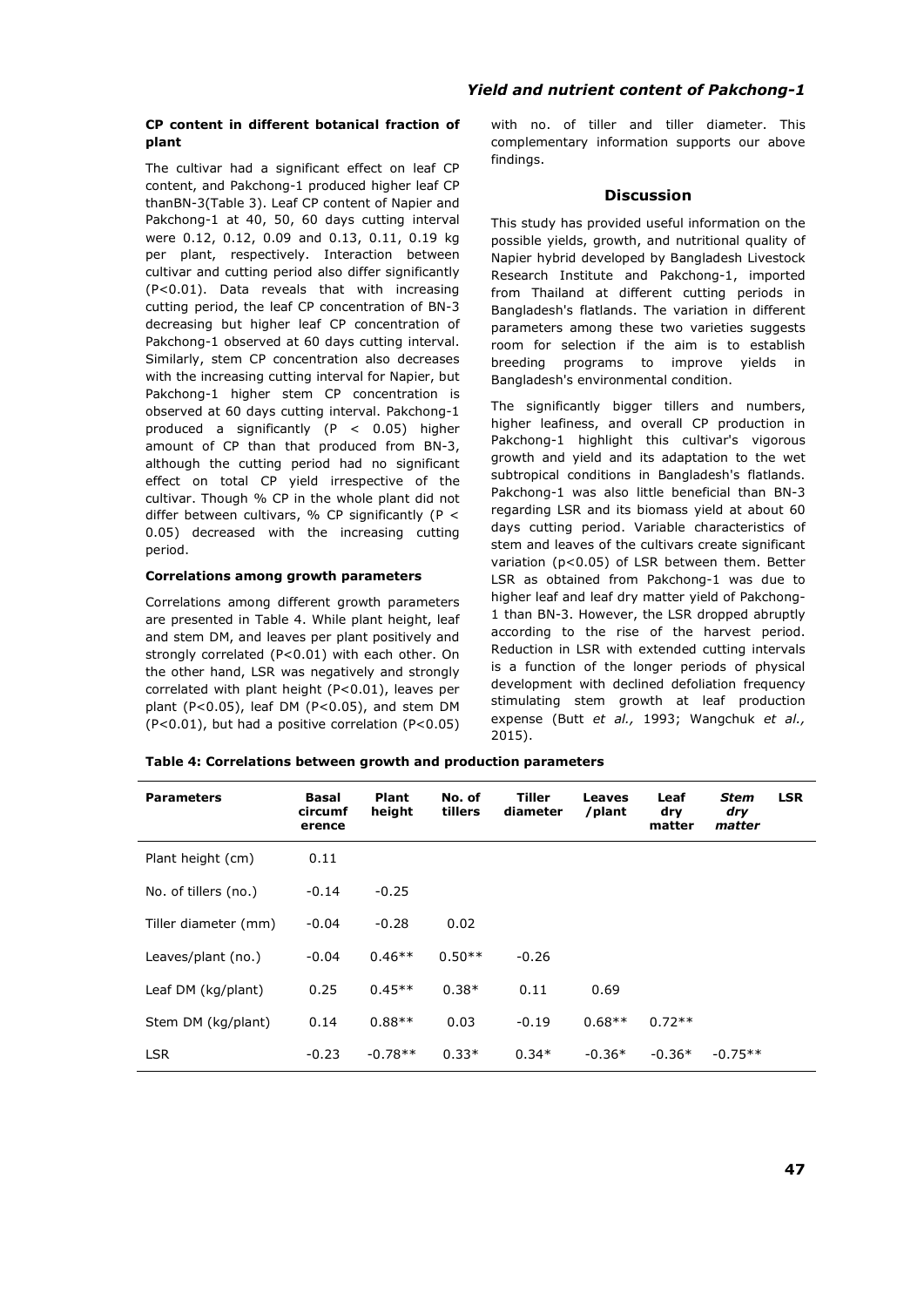BN-3 appeared lower to Pakchong-1 in most morphological traits except for plant height. It was superior to Pakchong-1 in terms of plant height with performed better at about 50 days cutting period. Although plant height and tillering in grasses are controlled genetically, they can be modified mostly by selection with the little extent to environmental factors (Assuero and Tognetti, 2010). However, the reduction of tiller number with increasing cutting intervals for both cultivars conforms to Onyeonagu and Asiegbu (2012) reports, where the tillering is enhanced under frequent cutting. Increased tillering is probably a viable characteristic to abide by frequent defoliation by re-establishing lost photosynthetic area and maintaining the basal area, while low tiller production under long cutting intervals has been linked to higher mortality of tillers under reduced cutting frequency (Clavero, 1997). Almost every cutting regime Pakchong-1 produced the highest number of tillers, which exhibits the abundant tillering capacity of this cultivar (Premaratne and Premalal, 2006). A significantly higher tiller diameter was found in this cultivar than BN-3. Tiller production is a vital feature in the resistance of grasslands to deterioration by aging (Lafarge and Loiseau, 2002), which indicates sustainable productivity (Mukhtar, 2006) with associated with better persistence after periods of adverse environmental conditions (Assuero and Tognetti, 2010).

Despite the higher leaf DM production of Pakchong-1, both cultivars were similar on stem and total DM yield, whereas the cutting period had a significant (P<0.05) effect on leaf and stem DM yield. The quality of pasture and animals' performance is associated with the amount and quality of leaf in the diet (Davison *et al.,* 1981; Tudsri *et al.,* 2002). On the other hand, CP concentration in the whole plant did not differ between cultivars, but it was significantly declined with the increasing cutting period. Similar findings were revealed by Tessema *et al.* (2010). DM yields were seriously reduced of all cultivars in 40 days cutting interval, while protein concentration was very high, which would scarcely compensate for the seriously reduced fodder production. With increasing cutting period, the leaf and stem CP concentration of BN-3 decreasing but a higher CP concentration of Pakchong-1 observed at 60 days cutting period for leaf and stem. However, the cutting period had no significant effect on total CP yield irrespective of the cultivar. Khaled *et al.* (2005) and Peiretti *et al.* (2015) stated similar results of the decline in CP with advancing phonological stages. Therefore, an intermediate cutting

interval of 60 days of Pakchong-1 appears optimal for Bangladesh's flatlands. However, supplementary studies with animal performance trials with considering detail cost-effective analysis are recommended for more tangible outcomes.

#### **Conclusion**

Both the grass cultivars performed well in the experimental site, but they varied in terms of growth characteristics, forage yield, and quality. BN-3was superior to Pakchong-1 only in terms of plant height, but Pakchong-1 had bigger tillers with numbers, higher leafiness, and overall CP production. From the forage standpoint, Pakchong-1 has non-significant advantages over BN-3 because of its LSR and higher amount of CP production.BN-3 performed better at about 50 days cutting period, but Pakchong-1 performed better at about 60 days cutting period. However, further research with animal performance trials considering detail economic analysis is recommended for more concrete results.

## **Acknowledgements**

The authors gratefully acknowledge the funding and research support of Bangladesh Livestock Research Institute, Savar, Dhaka-1341, Bangladesh, for conducting the experiment.

## **Conflict of interest**

The authors declare that there is no conflict of interest that could be perceived as prejudicing the impartiality of the research reported.

#### **References**

- Assuero SG and JA Tognetti (2010). Tillering regulation by endogenous and environmental factors and its agricultural management. *The American Journal of Plant Science and Biotechnology* 4:35-48.
- Butt NM, B Gary, MG Donart, RD Southward and M Noror (1993). Effects of defoliation on plant growth of napier grass. *Tropical Science* 33:111-120.
- Clavero LT (1997). Tiller dynamics of dwarf elephant grass (*Pennisetum purpureum cv. Mott*) under defoliation. *Proceedings of the XVIII International Grassland Congress*, Winnipeg and Saskatoon, Canada.P. 31–32.
- Davison TM, RT Cowan and PK O'Rourke (1981). Management practices for tropical grasses and their effects on pasture and milk production. *Australian Journal of Experimental Agriculture and Animal Husbandry* 21:196-202.